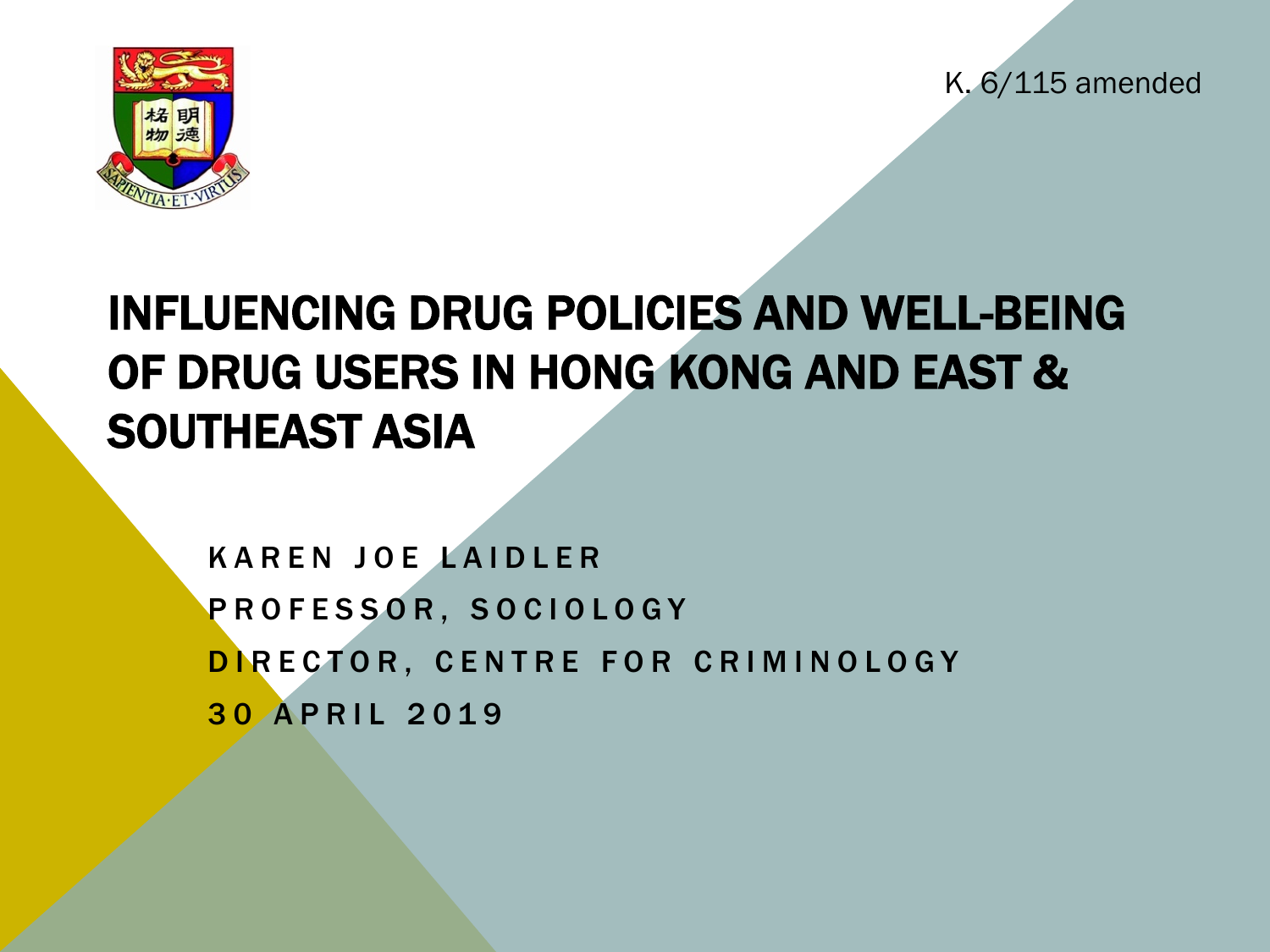# SUMMARY OF THE IMPACT

Professor Joe-Laidler's empirically grounded analyses challenges assumptions embedded in drug policy, promote understanding of the changing environs of drug use and needs of drug users and advocates policies to reduce drug related harms.

#### Key community and regional impact:

- Informed and shaped sentencing guidelines for drug trafficking in Hong Kong (with implications for the common law system)
- Southeast Asian professionals engagement with policy, advocacy and programs resulting from harm reduction training
- Local drug treatment organizations programs and services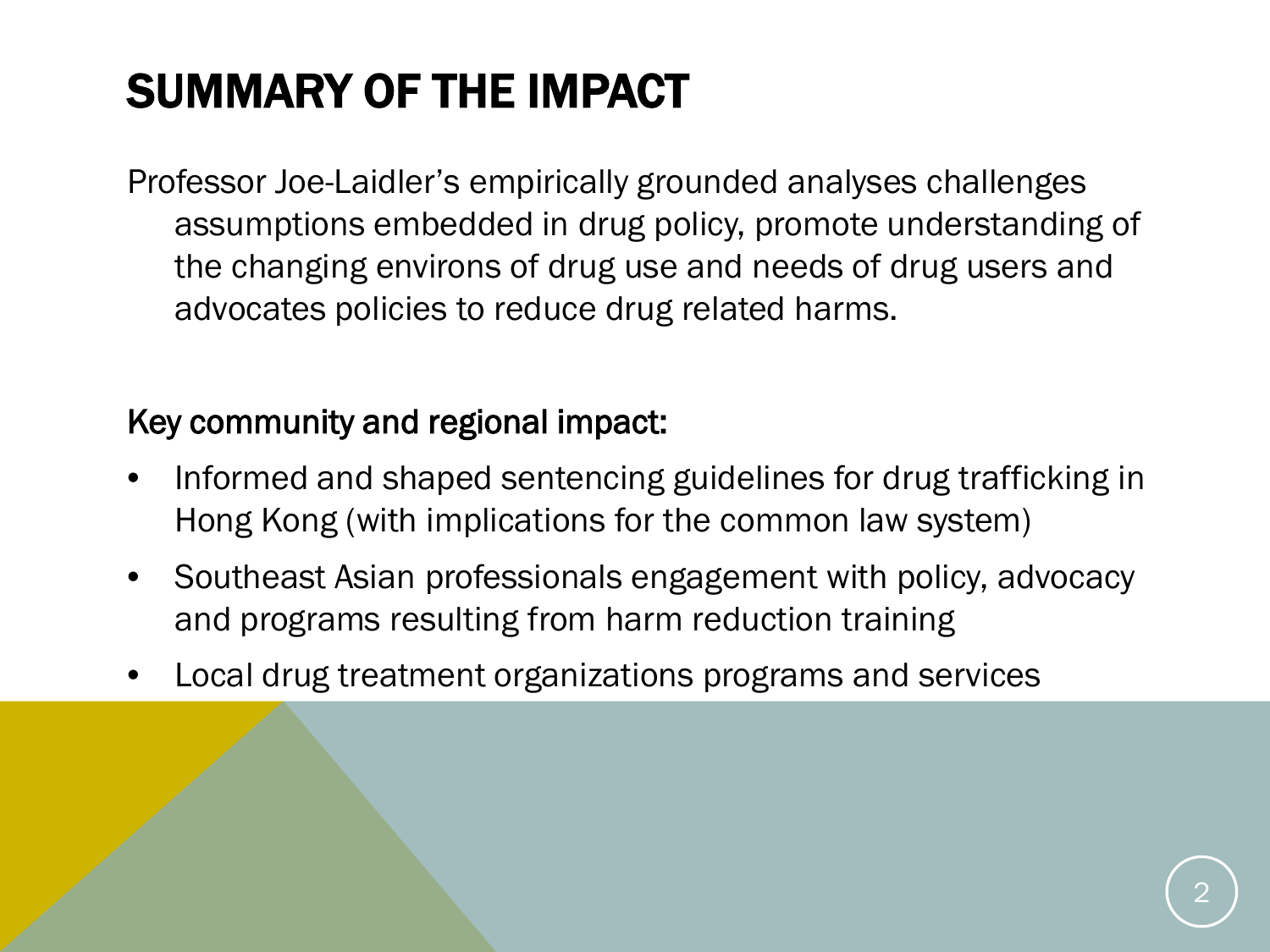Longstanding focus on Hong Kong's drug market in regional and global context and impact on drug users & community;

Based on 13 peer reviewed competitive grants & contracts from 2000-2017, totaling HKD6.2 million (PI on 8).

Funded by United Nations Interregional Crime and Justice Institute, US National Institute on Drug Abuse, Hong Kong Narcotics Division, GRF and local NGOS.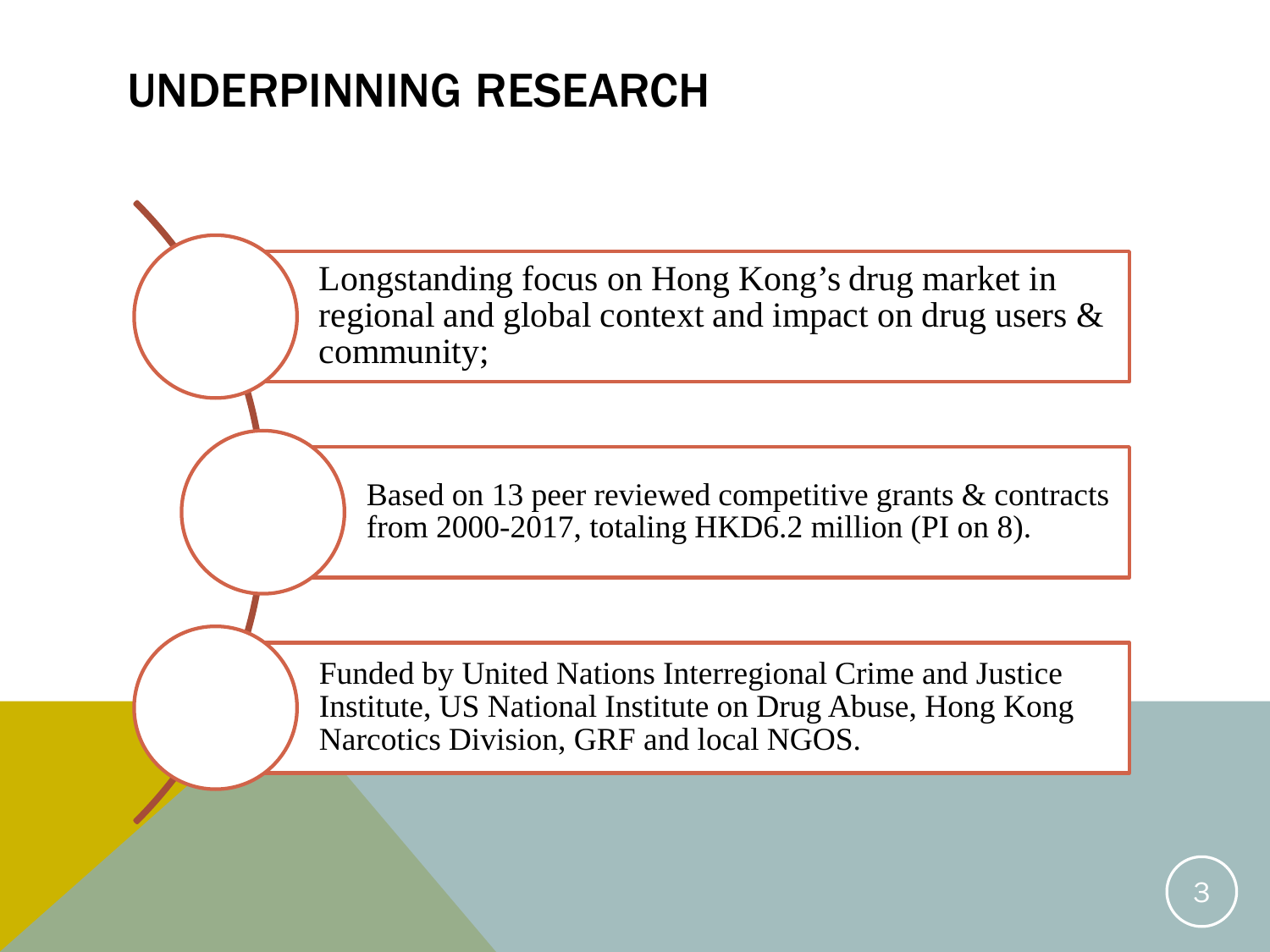#### UNDERPINNING RESEARCH – MAJOR THEMES OF SELECTED PROJECTS

#### Market Dynamics

How Young People Obtain their Drugs (GRF) Illicit Drug Markets in HK: Global Study of Illicit Drug Markets (UNICRI)

#### Patterns of Use and **Consequences**

Meaning of Heroin Use in the Age of Psychoactive Drugs (GRF) Understanding Drug Use & Its Associated Risk for HIV Infection among MSM in HK (AIDS Trust Fund)

Patterns of Use & Consequences of Club Drugs (NIDA)

Initiation, Continuation & Consequences of Drug Use among Females in HK (HK Narcotics Division

Community – Treatment, Wellness and Costs

Social Costs of Drug Abuse (ACAN)

Evaluation of Project ACE (SRACP)

Evaluation of Residential Services & of Drug Education Programs (BARNABAS)

Buddhism and the Road to Recovery from Drug Dependence (Li Ka Shing Foundation)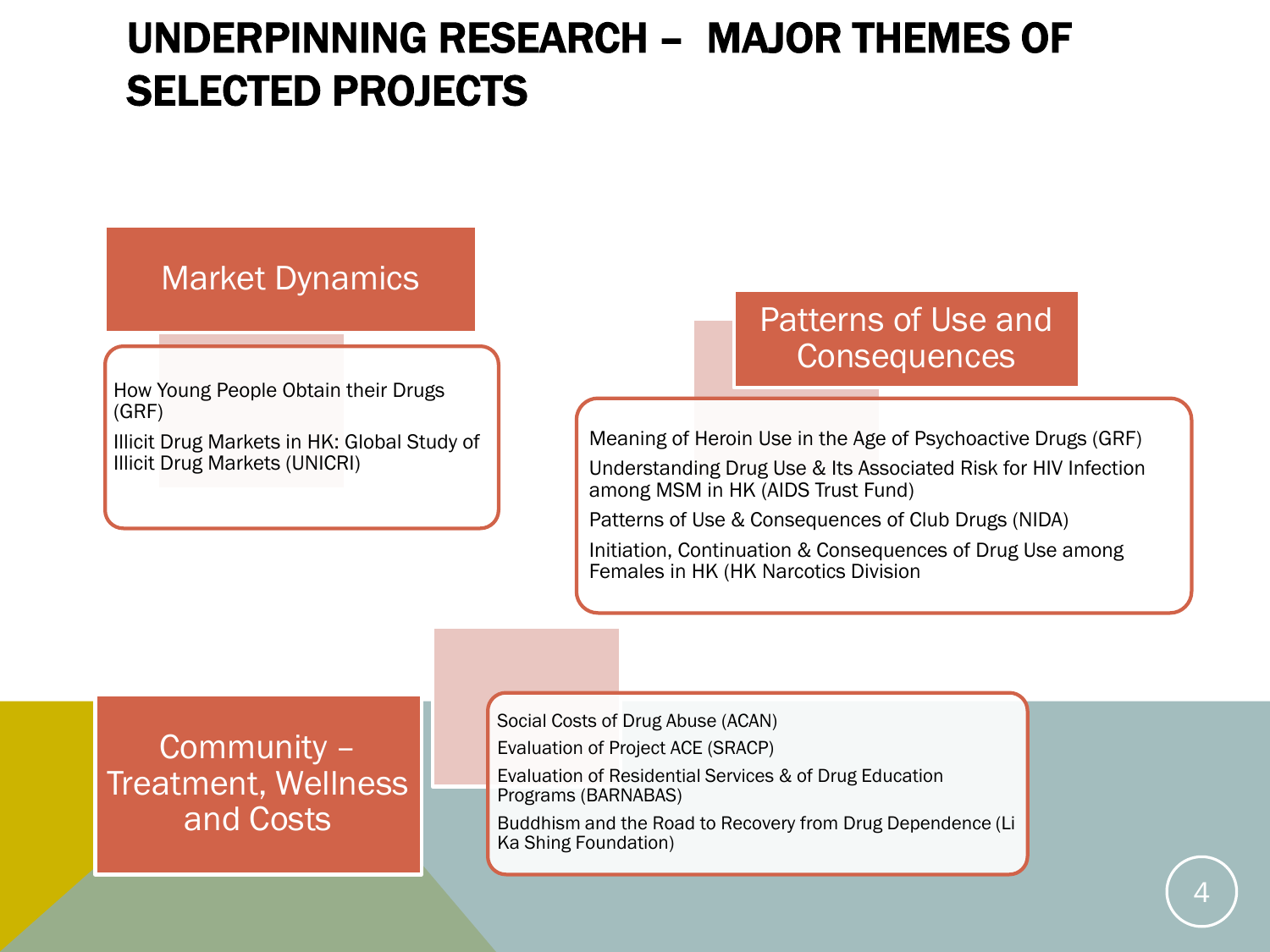users & dealers

Chatricking individes

- **INDERPINING RESEARCH COMPAREM CONTRACTED SURVEY OF SURVEY AND THE PROPERTY OF SURVEY AND THE PROPERTY OF SURVEY AND THE PROPERTY OF SURVEY AND THE PROPERTY CONTRACTED SURVEY AND THE PROPERTY CONTRACTED WORKERS, etc.)** • 25 interviews & 26 focus groups with frontline workers (police, drug treatment workers, teachers, etc.)
	- Ethnographic observations of entertainment venues, streets sales, and other locales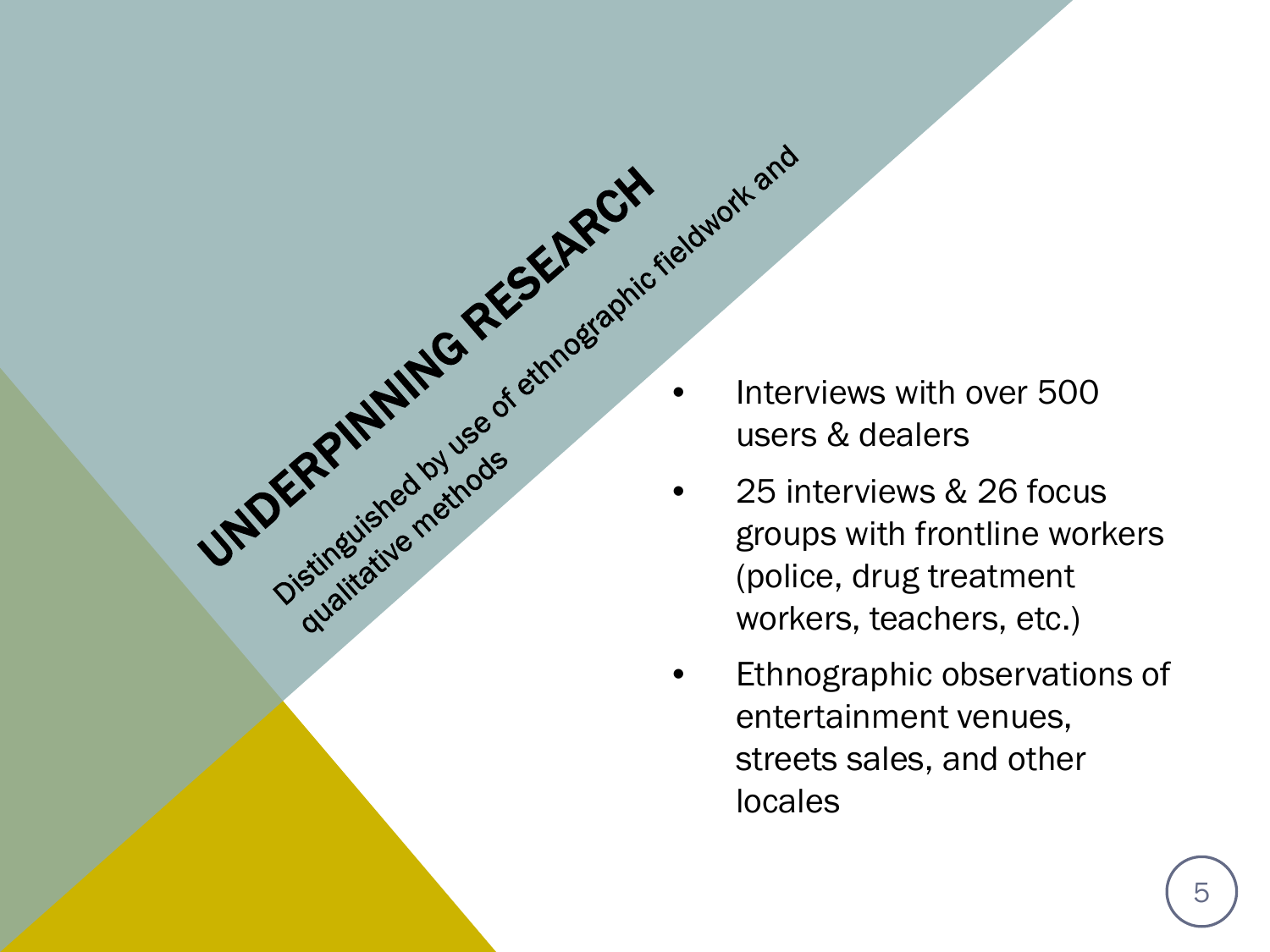#### Key Insights

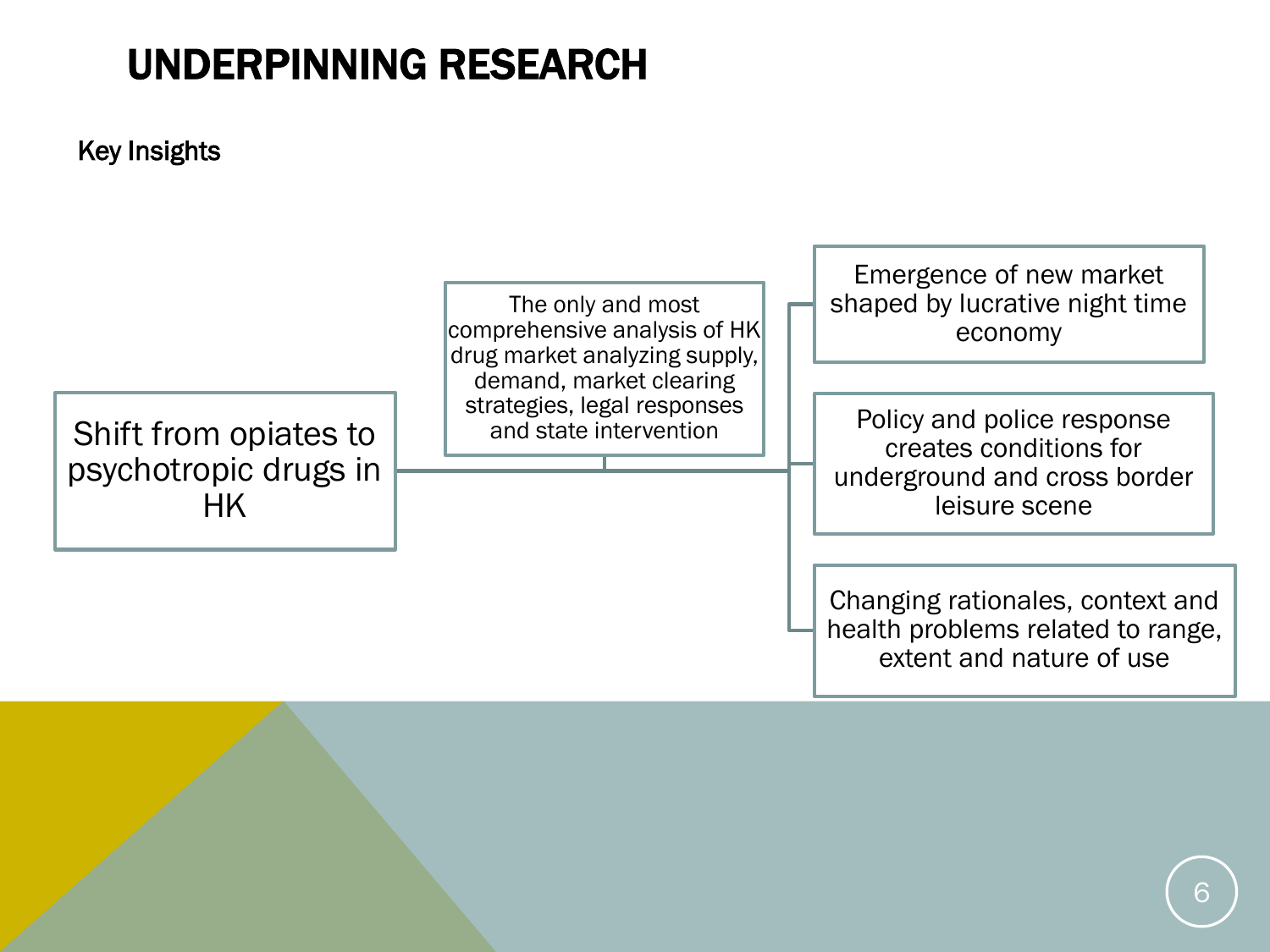Key Insights

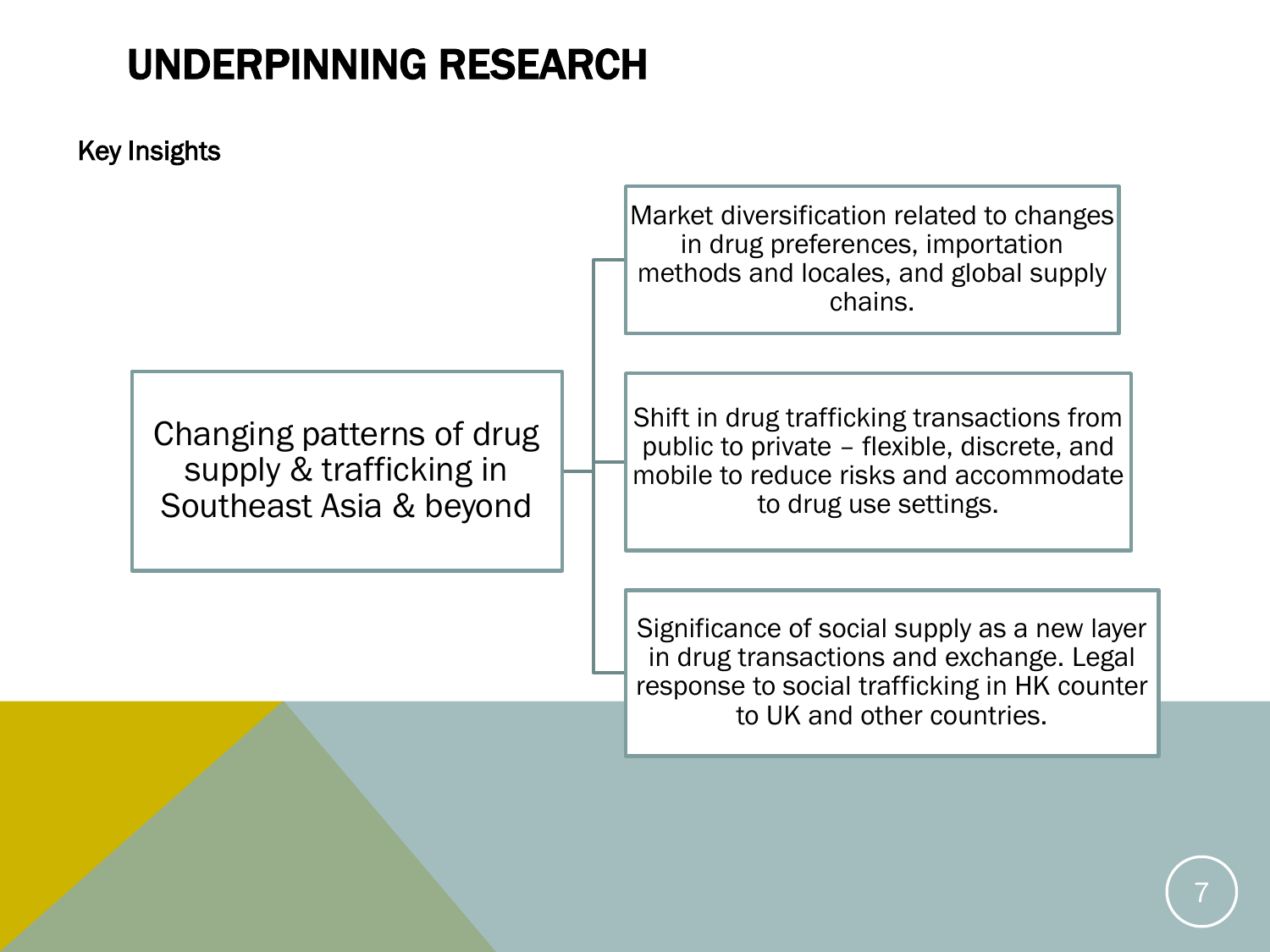

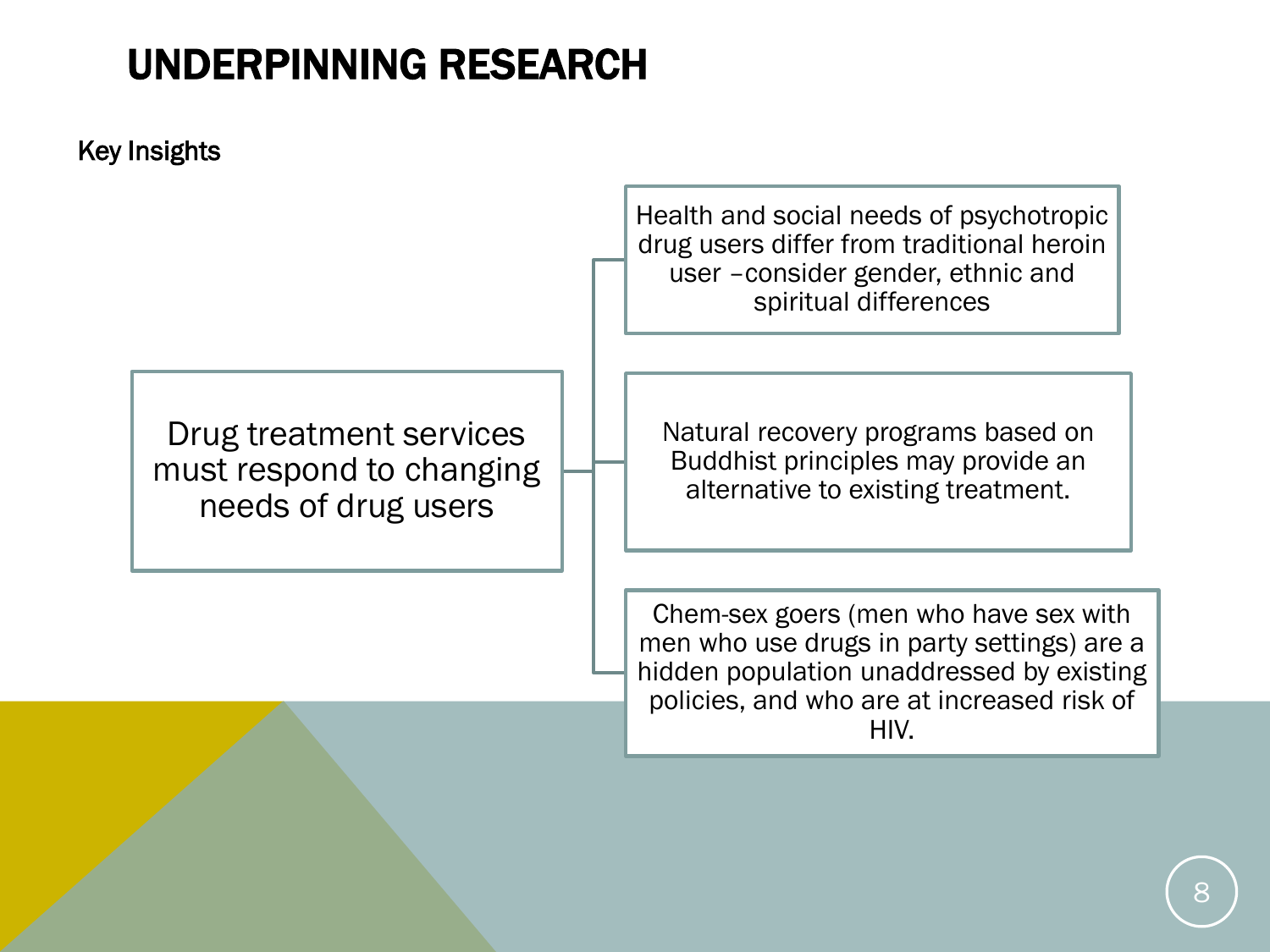### ENGAGEMENT

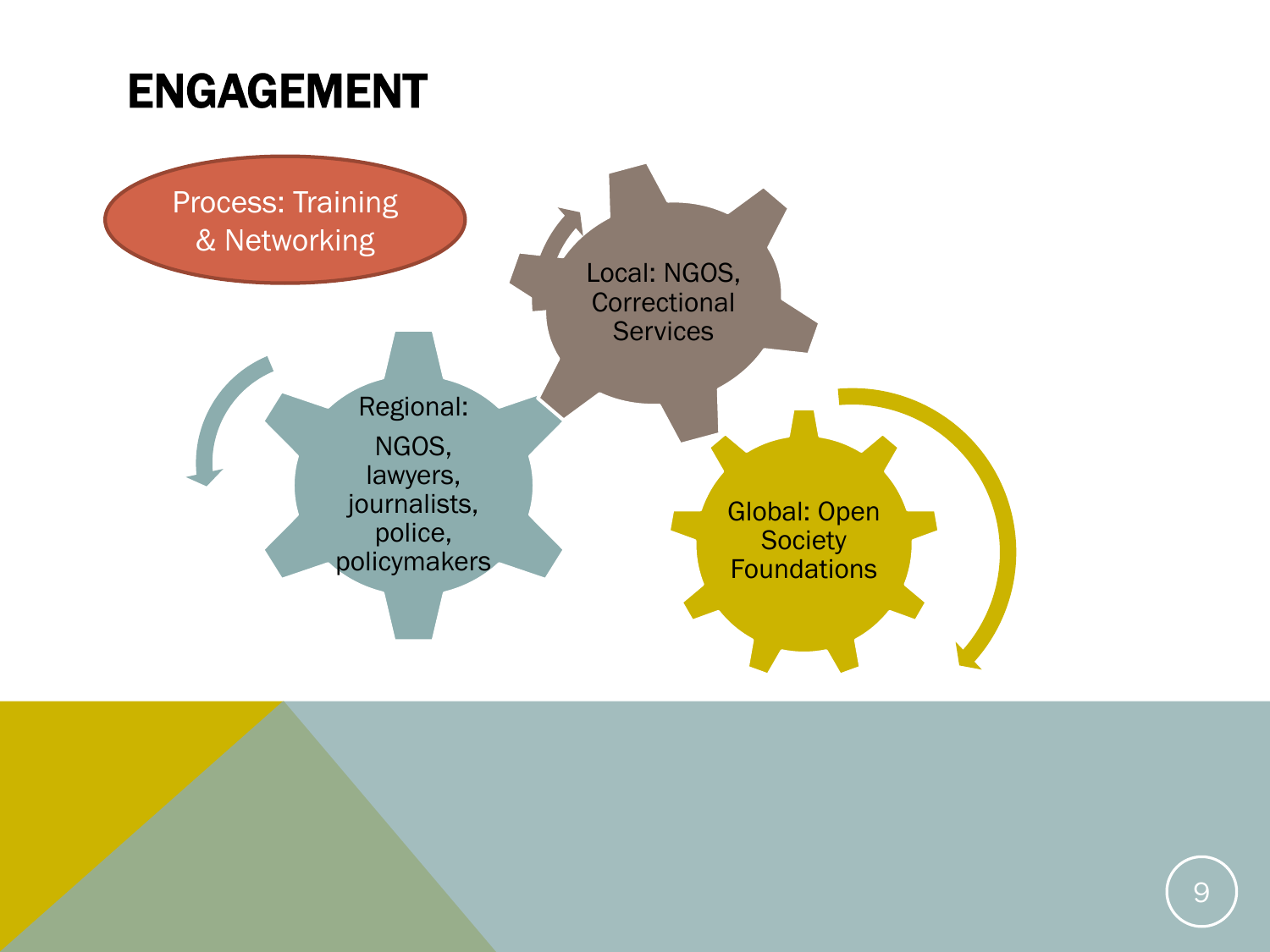# ENGAGEMENT PROCESS



Malaysian, Singaporean & Indonesian attorneys working on death penalty drug trafficking cases

Harm reduction and drug policy training alumni from around the region

#### TRAINING NETWORKING

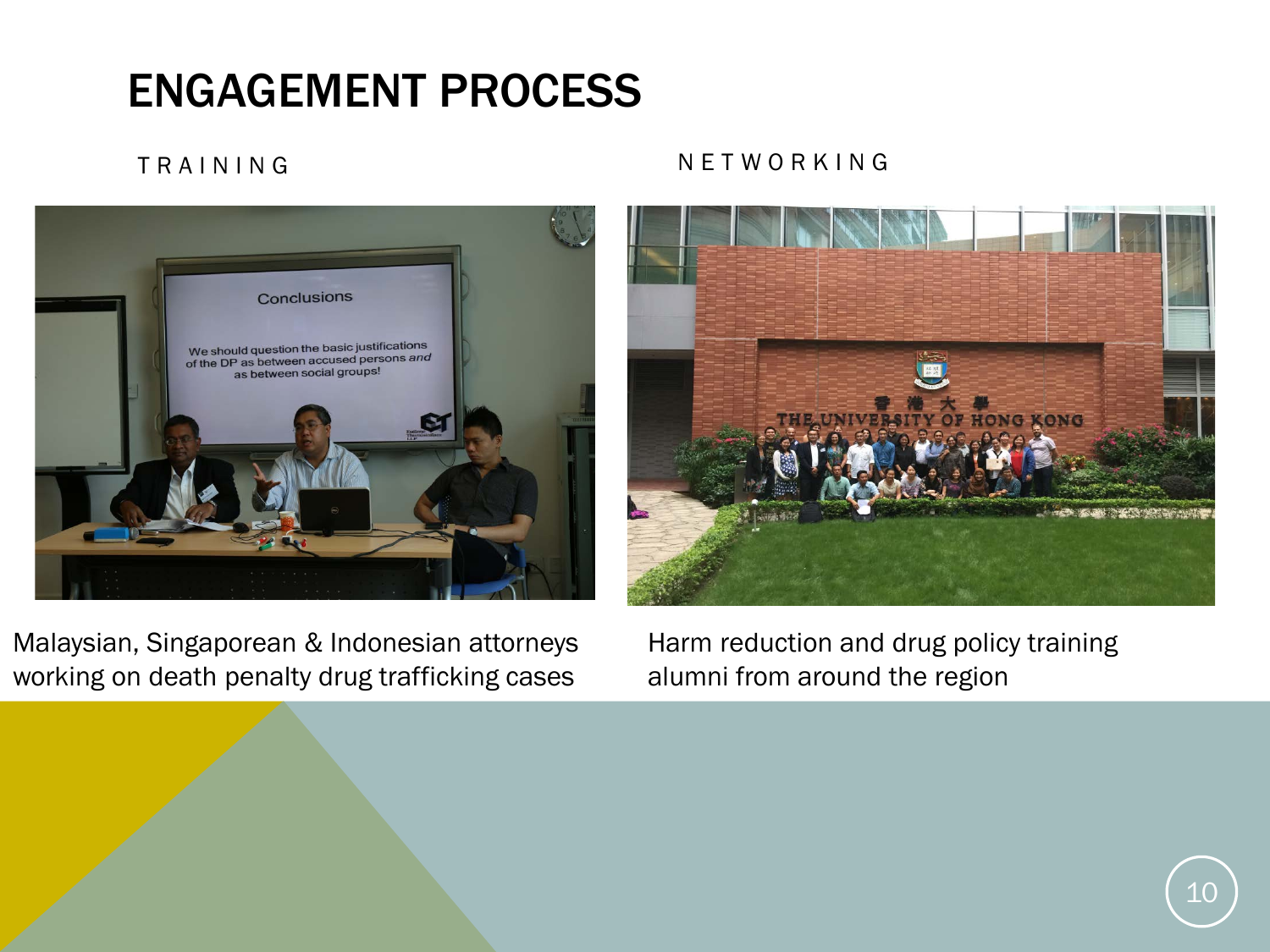Beneficiaries -

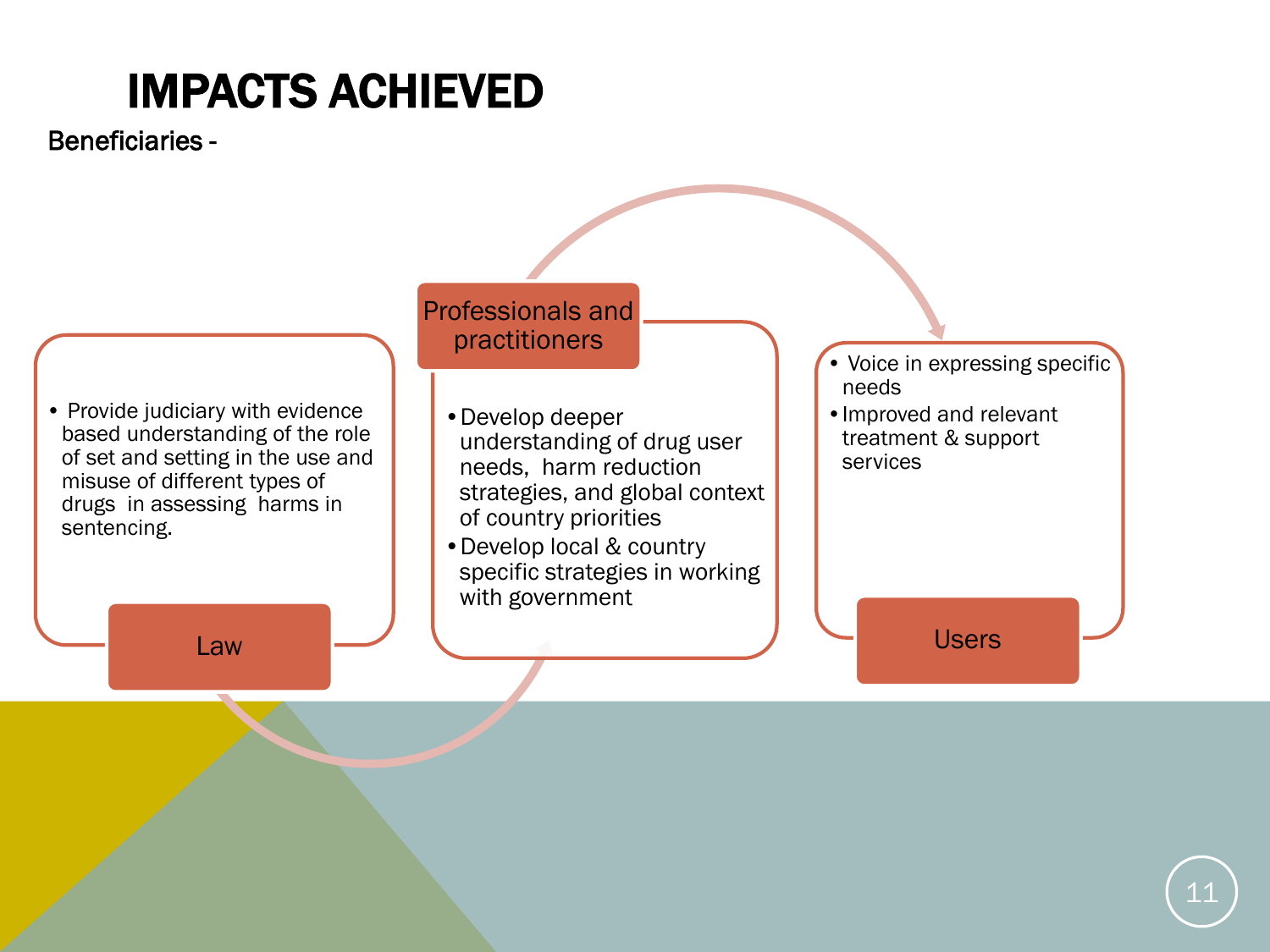Nature and extent of impact

1. Influenced sentencing guidelines for drug trafficking

In 2005, Joe-Laidler's expertise was recognized by the Court of First Instance with the prosecuting counsel seeking expert evidence in the case of *HKSAR v Hii Siew-Cheng* 

The court's primary query: should the existing rationale and sentencing principles for ecstasy continue to be used for ketamine given recent scientific discoveries about the two drugs and changes in use patterns.

In 2007, the Secretary for Justice appealed the decision, calling for a review and separation of the sentencing guidelines for ecstasy and ketamine trafficking. The Secretary for Justice requested Joe-Laidler for an update.

In its review of her and others' updated expert evidence, the Court of Appeal established the precedent for separate guidelines for the two drugs, that the sentences be the same, but higher than those outlined by prior precedent.

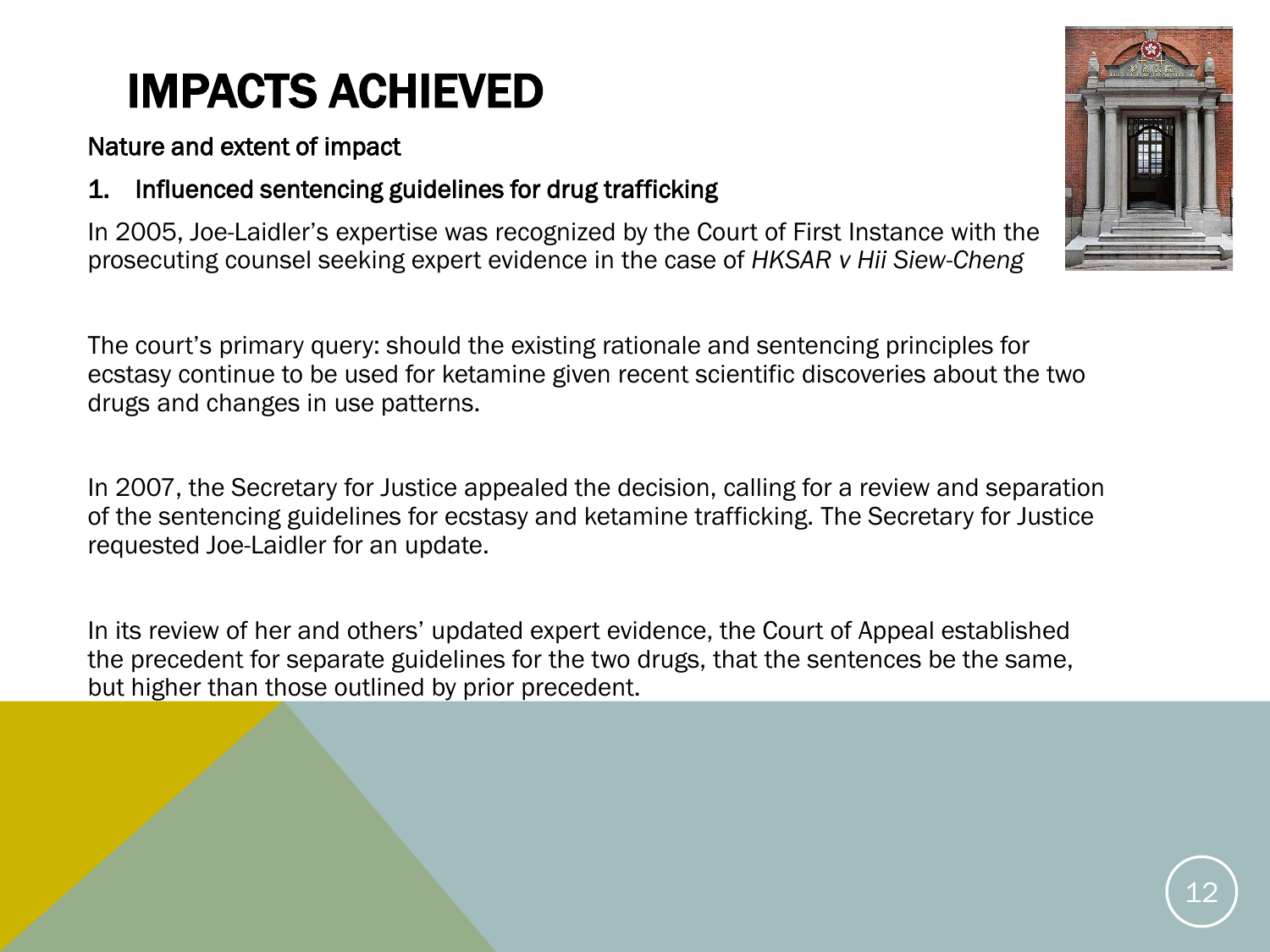#### 1. Influenced sentencing guidelines for drug trafficking

Specific guidelines established in the Hong Kong Law Reports and Digest in 2009, becoming precedent case and cited as one of the most notable cases in 2008- 2009.

The rationale and guidelines have been cited in *nearly 700 cases* on drug trafficking.

In 2017, the court requested further updates from Joe- Laidler in an appeal to the high court, in the cases of *HKSAR and CHAN Ka Yiu* and *HKSAR and Leung Lok Yi*  (CACC147/2016). The court cited and affirmed Laidler's report.

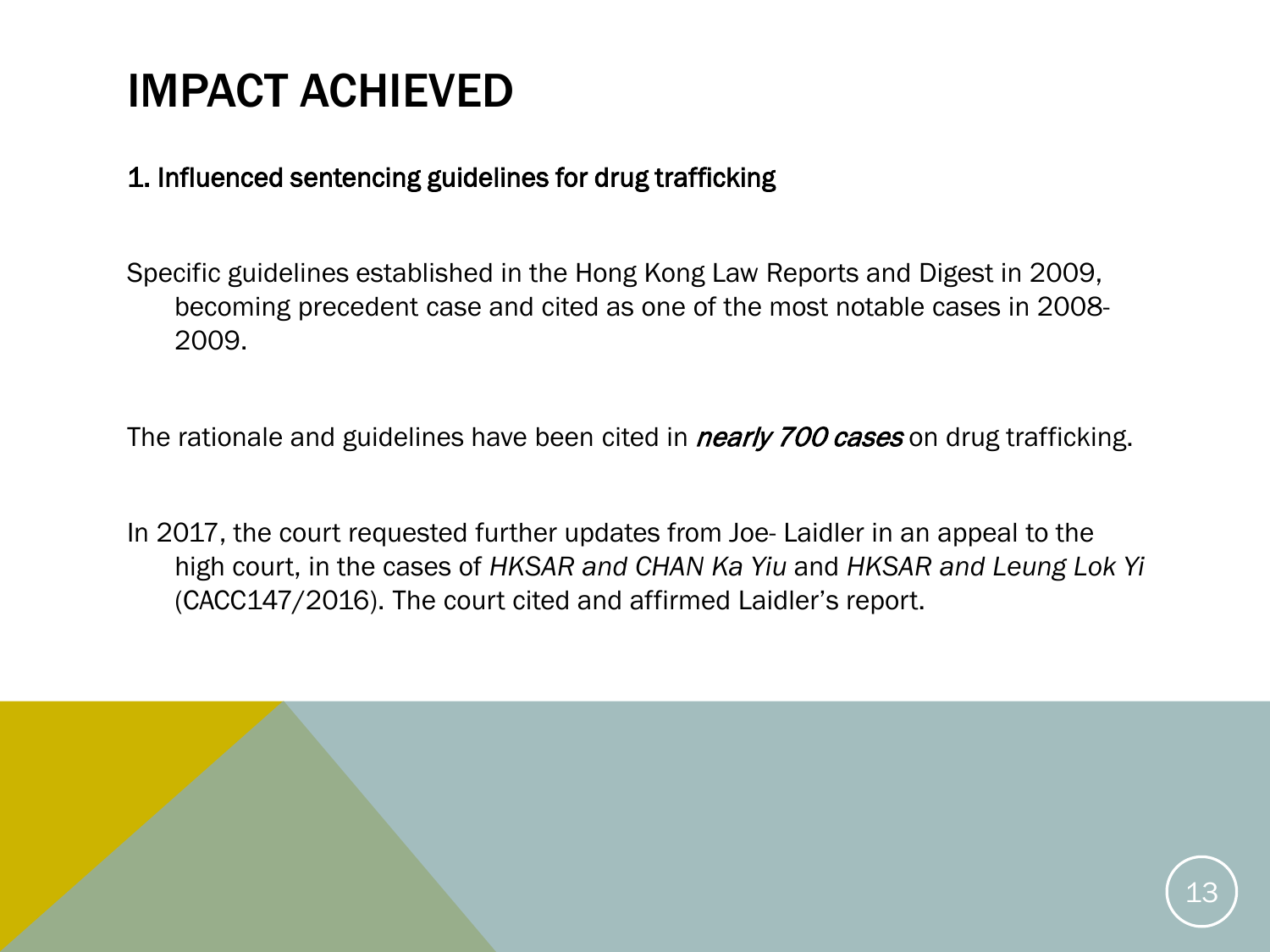#### 2. Change in professionals & practitioners, programs and policies from drug policy and harm reduction training in Asia

Research dissemination has resulted in becoming key partner in global network of drug policy advocates and in establishment of drug policy and harm reduction training program for Southeast Asia (with Open Society Foundations) since 2015.

The training program has a network of 98 alumni engaged in advocacy and change in their countries. As examples of impact,

\* International level - preparing regional stakeholders – government and civil society- with the necessary knowledge to engage in the negotiations of the 2016 UN General Assembly Special Session on drugs and at the regional level – in building civil society capacity for evidence led policymaking. (Refer to OSF & Alumni testimonials)

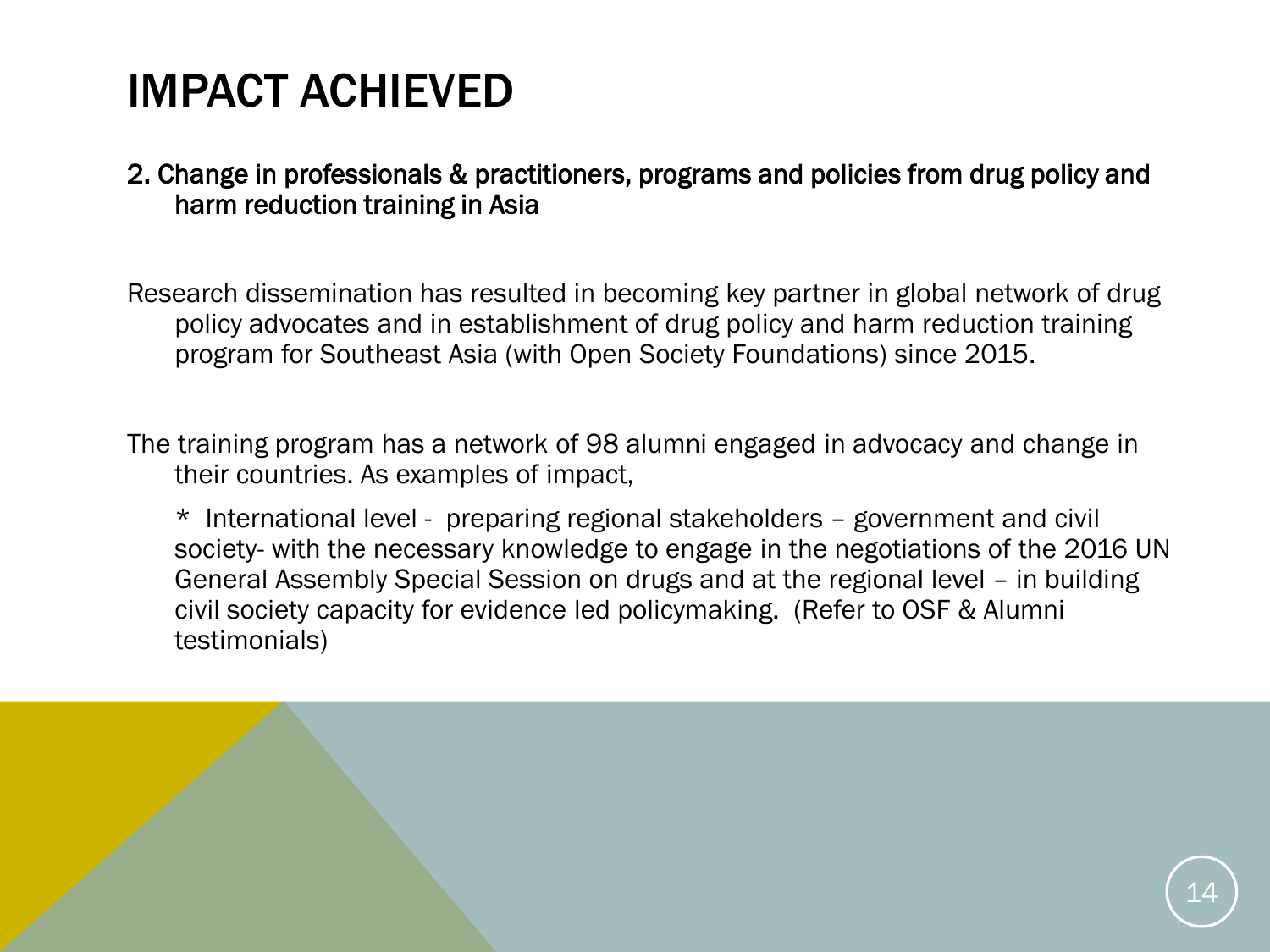2. Change in professionals & practitioners, programs and policies from drug policy and harm reduction training in Asia

\* Country level – In Philippines, as one of many examples,

a) alumni have joined together to work with legislators on drafting Senate bill 1313,

b) led one of the key civil society organizations – NoBox - to take a key role in education and advocacy of harm reduction in the country,

c) led to the establishment of Street law PH (three alumni who joined from the program) providing legal aid for drug users, technical advice on policy advocacy, developing strategic litigation, and educating law students on drug related issues,

d) led one alumni to produce investigative reports/documentaries on the drug related issues and harm reduction

https://www.youtube.com/watch?v=rzpJ33ho4iw&feature=youtu.be%29;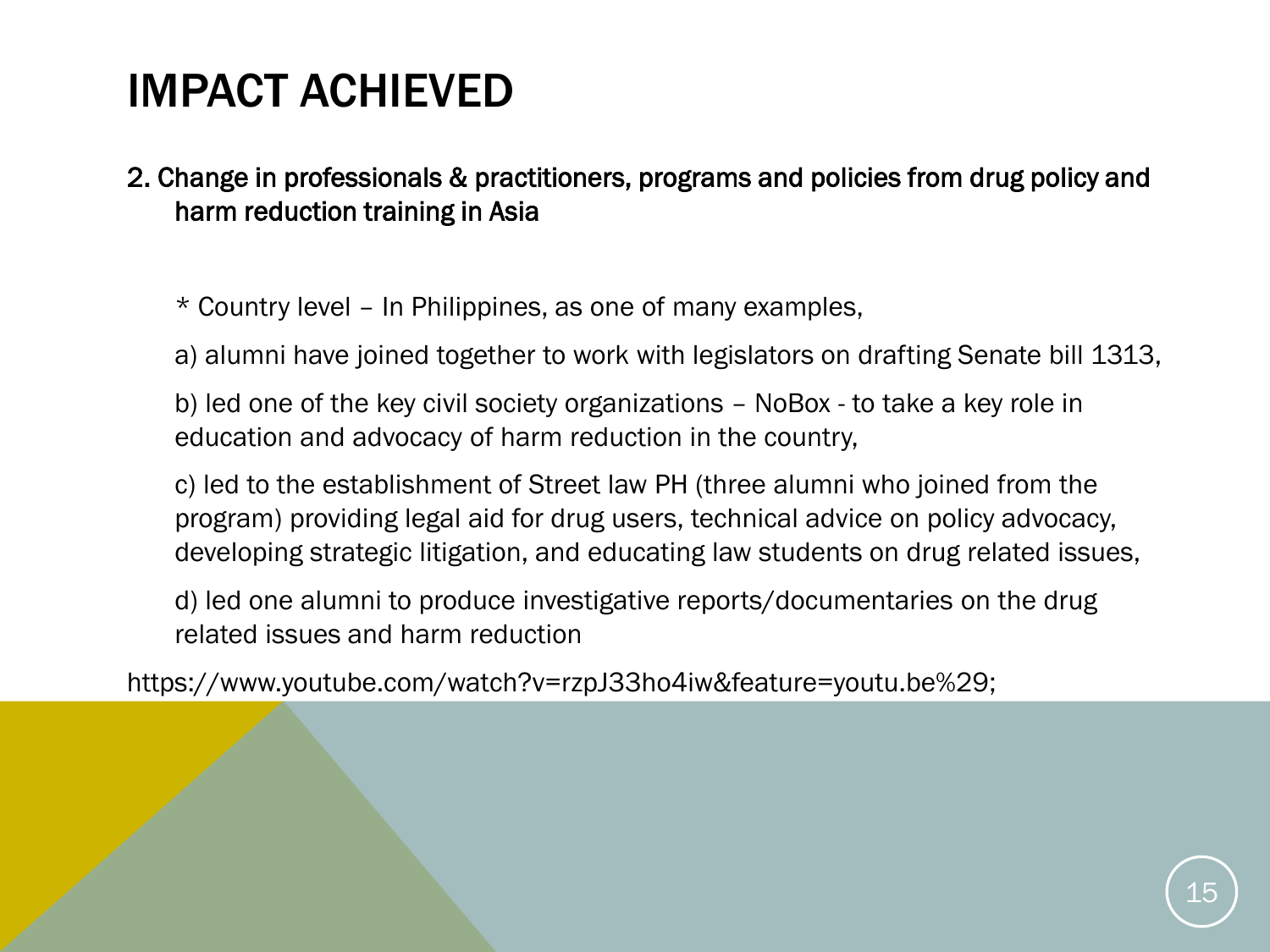#### 3. Improved community drug treatment services in local community

Local NGOS have sought assistance in evaluating and advising on drug treatment services.

Evaluations with small and large NGOS (e.g., Barnabas and the Society of Rehabilitation and Crime Prevention [SRACP]) have provided timely information for addressing the specific needs of psychotropic drug users taking into account gender, age and spiritual needs.

SRACP, the largest Hong Kong NGO service provider for rehabilitation and treatment for (ex) prisoners, has adopted our recommendations for strengthening services, and found them to be effective.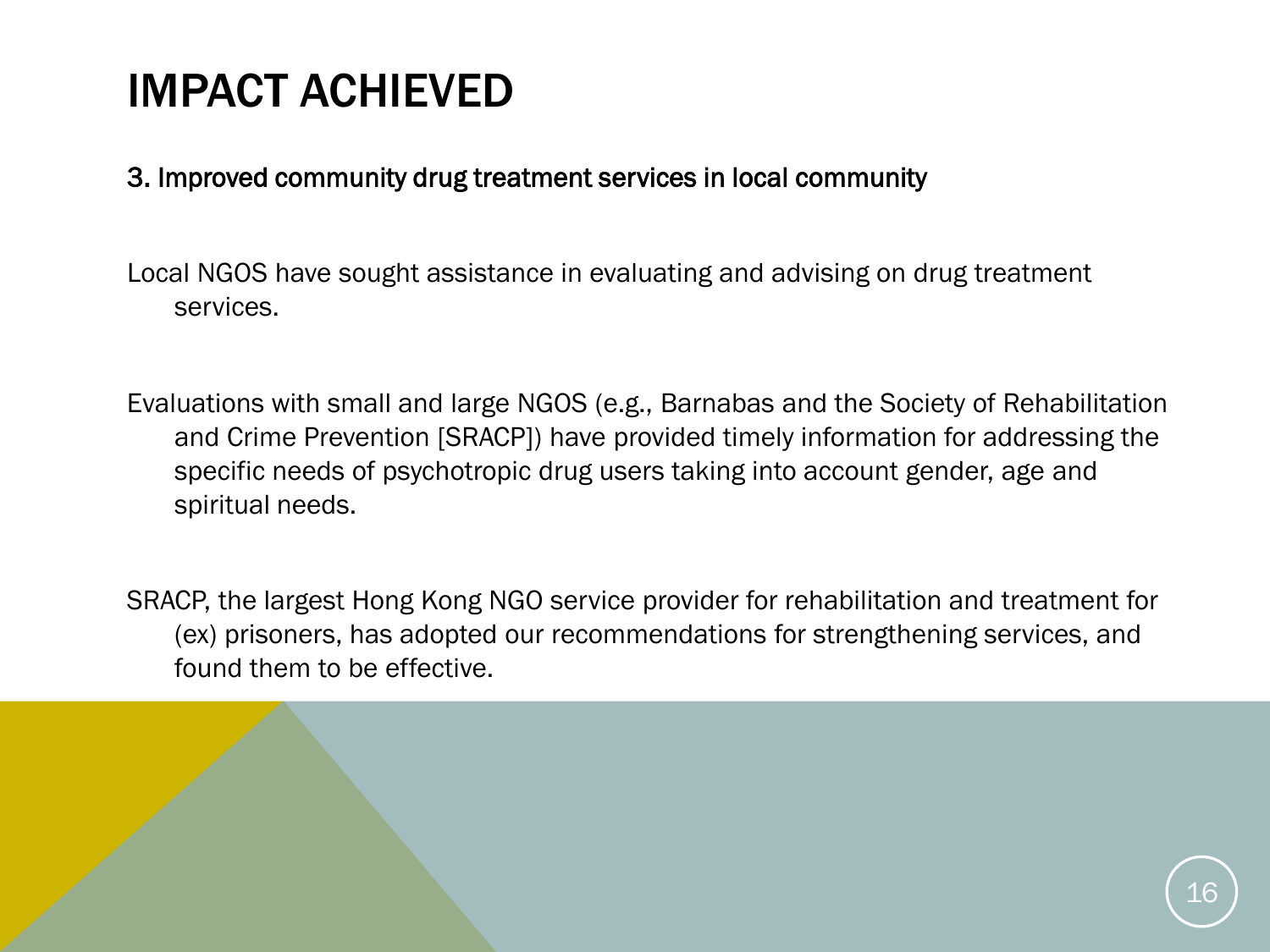#### Evidence or indicators or improvements made – Court Decisions & Precedent Setting

1. Court judgement and case reporting/citing expert witness testimony in High Court, Court of First Instance *HKSAR v HII Siew Cheng* (HCCC 121 of 2005) and Case Report

2. Court judgement reporting/citing expert witness testimony for the Court of Appeal *Hii Siew-Cheng (CAAR 7/2006)* and Review report of said case.

3. Secretary for Justice and Hii Siew Cheng (Court of Appeal: Application for Review No. 7 of 2006 and Criminal Appeal No. 126 of 2007) Hong Kong Law Reports and Digest (2009) HKLRD p. 1-34.

4. Court judgement reporting/citing expert witness testimony in *HKSAR and CHAN Ka Yiu and HKSAR and Leung Lok Yi (CACC147/2016)*

5. Archive of 681 cases citing precedent case in which expert witness testimony given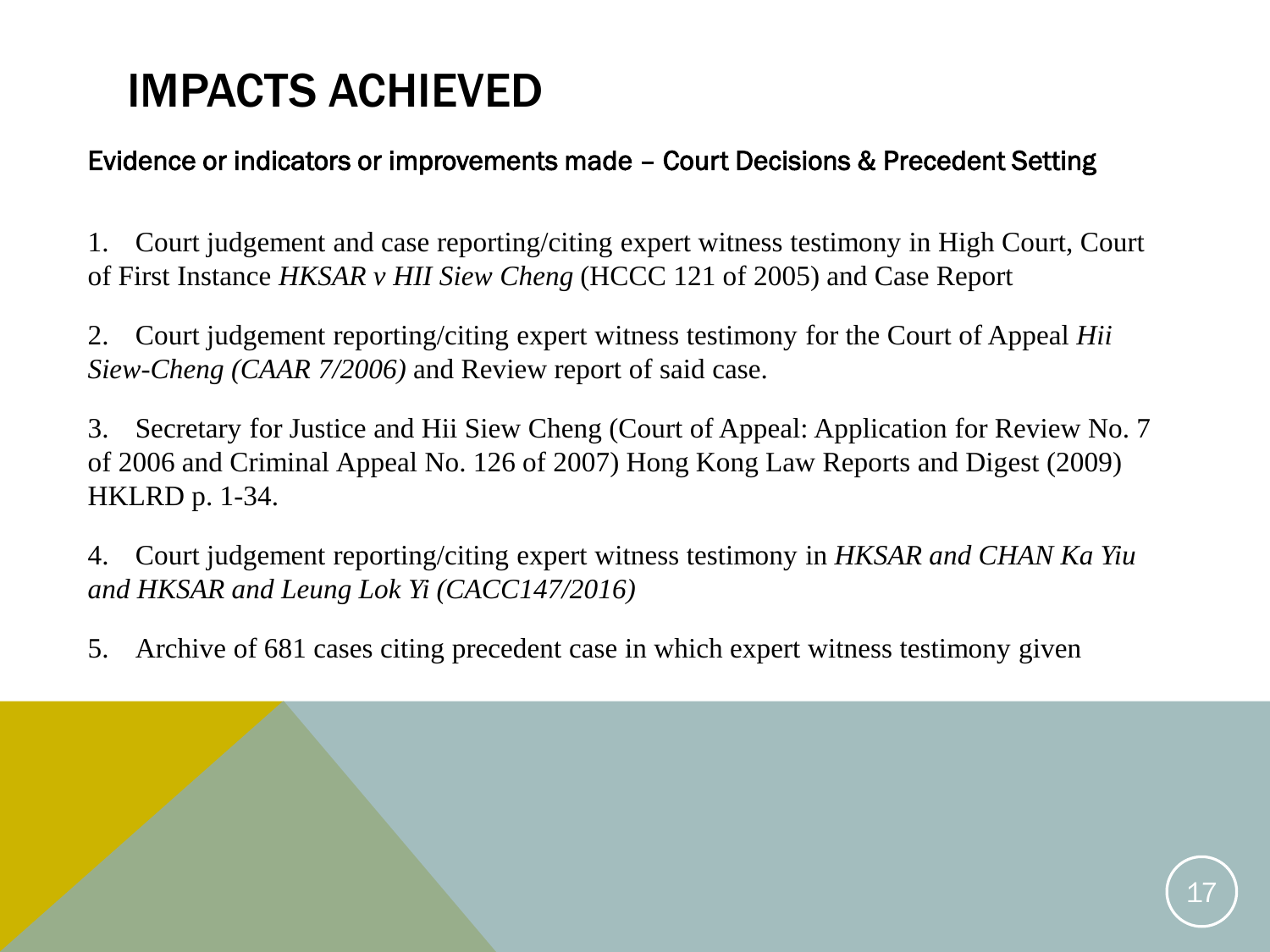Evidence or indicators or improvements made – Justices Zervos & Barnes testimonials on legal impact

高等法院上訴法庭 薛偉成法官

高等法院原訟法庭

張慧玲法官



The Hon Mr Justice Zervos Justice of Appeal of the Court of Appeal The High Court

12 April 2019

Her evidence was of critical importance in the formulation and structure of sentencing guidelines for offenders of drug trafficking in Ketamine. She is regularly called upon to provide expert evidence in cases to reflect and explain the work of the Centre for Criminology of which she is the Director.



The Hon Mrs Justice Barnes Judge of the Court of First Instance The High Court

The opinion of experts like Professor Laidler is significant and invaluable in assisting the courts to learn more about the effect, harm and impact of a particular drug on the abusers, and on our society at large, so that proper considerations can be given when considering the appropriate sentence to be imposed.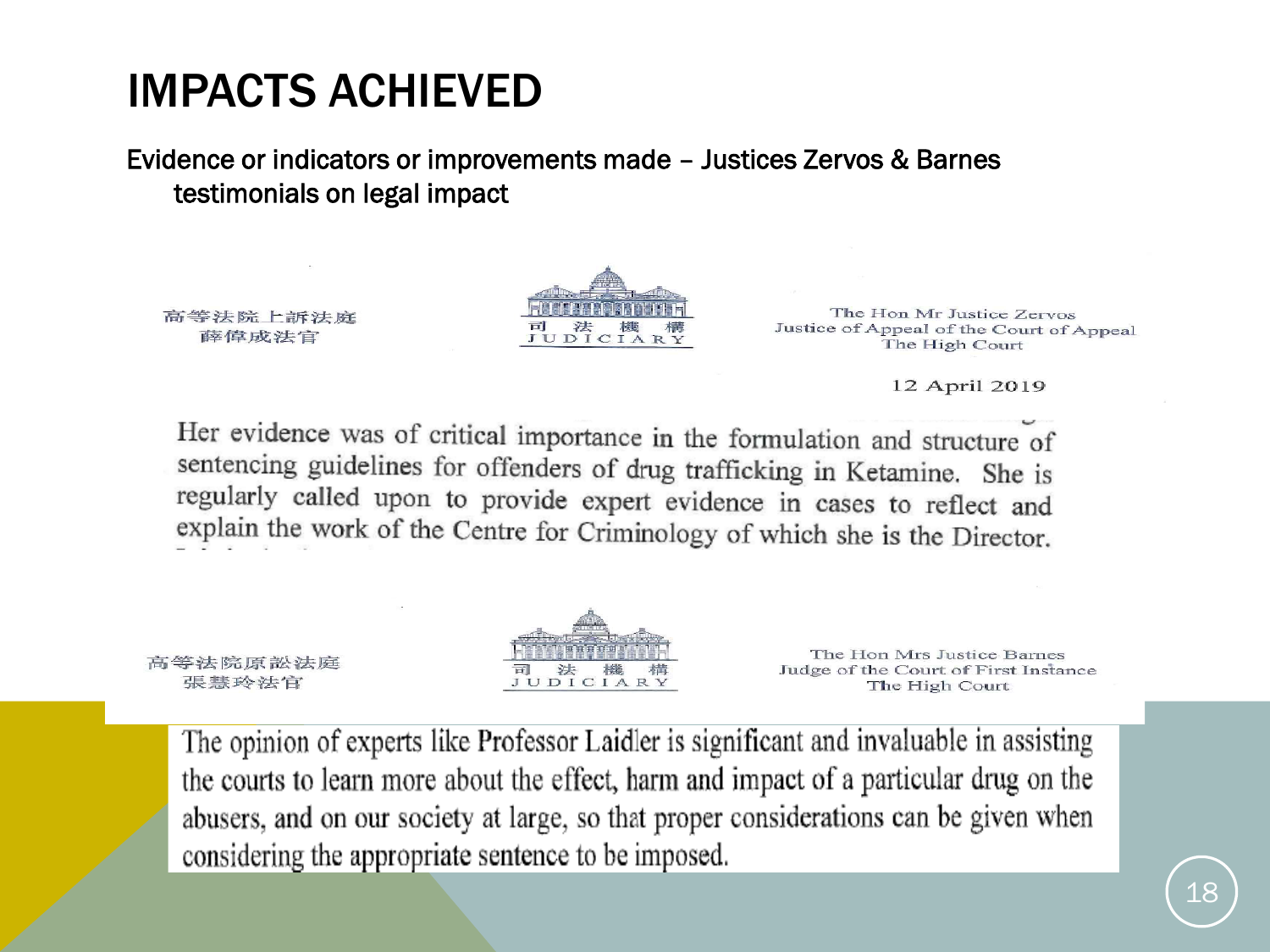Evidence or indicators or improvements made – Testimonial of change by legislative officer in the Philippines as a result of drug policy training.



- 2. The workshop helped me in my work as a legislative officer. I was able to deliver policy presentations on the alternative to the drug war to community members, local leaders, students, women and other groups. I was able to attend conferences and meetings on drug policy reform both local and international. I became immersed in the movement against extrajudicial killings in the Philippines.
- 3. Because of the workshop, we became conscious of involving people who use drugs in conversations about drug policy and HIV and AIDS. We reached out to networks of drug users to help us in crafting policies, designing activities, and implementing programs. For our work for the new HIV and AIDS policy, we made sure that the rights of the People Who Inject Drugs are not set aside. We were successful in coming up with a new HIV and AIDS policy which is inclusive of the concerns of the PWIDS.